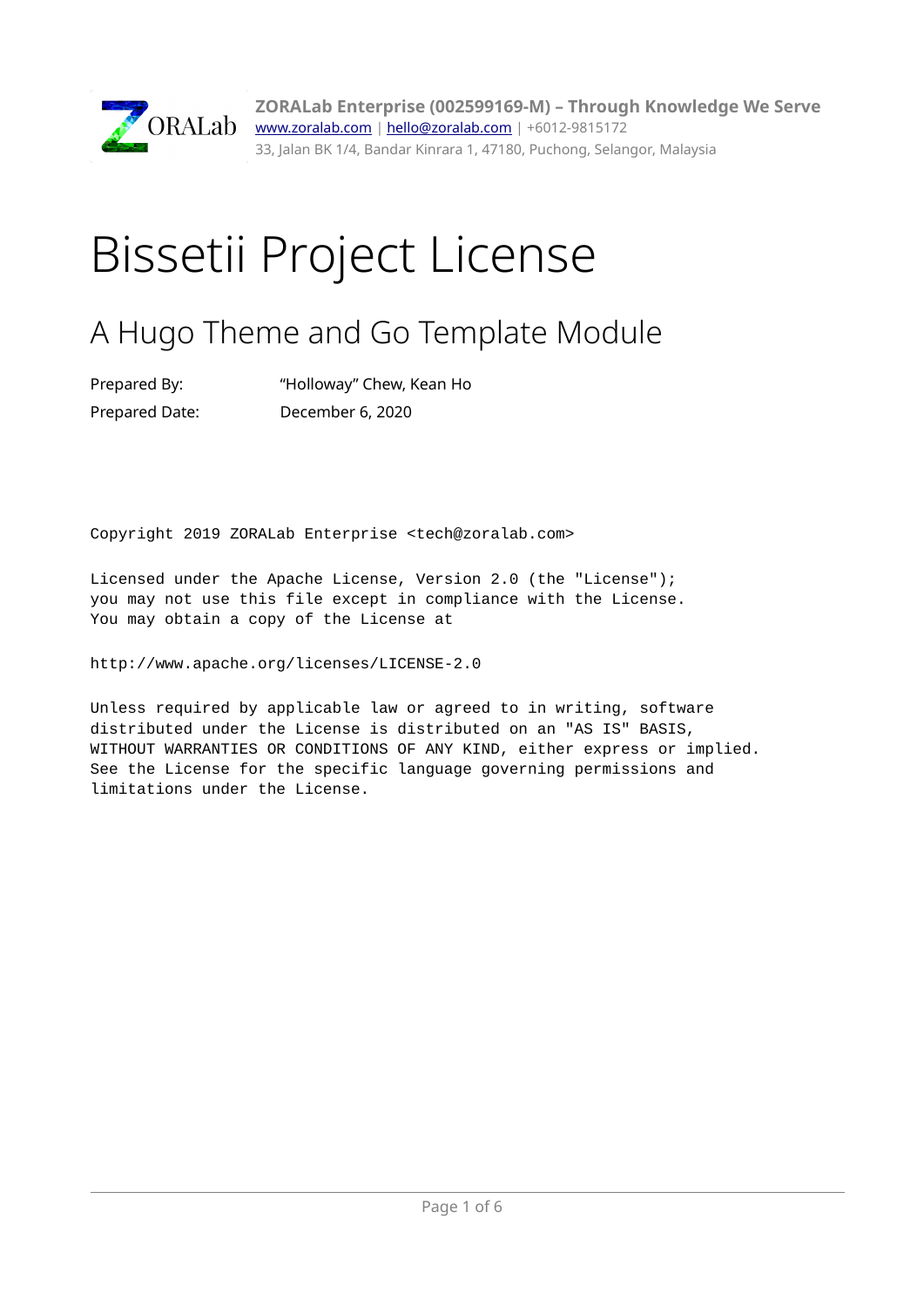

**ZORALab Enterprise (002599169-M) – Through Knowledge We Serve** [www.zoralab.com](http://www.zoralab.com/) | [hello@zoralab.com](mailto:hello@zoralab.com) | +6012-9815172 33, Jalan BK 1/4, Bandar Kinrara 1, 47180, Puchong, Selangor, Malaysia

Apache License Version 2.0, January 2004 Apache License Version 2.0, January 2004 http://www.apache.org/licenses/

TERMS AND CONDITIONS FOR USE, REPRODUCTION, AND DISTRIBUTION

1. Definitions.

"License" shall mean the terms and conditions for use, reproduction, and distribution as defined by Sections 1 through 9 of this document.

"Licensor" shall mean the copyright owner or entity authorized by the copyright owner that is granting the License.

"Legal Entity" shall mean the union of the acting entity and all other entities that control, are controlled by, or are under common control with that entity. For the purposes of this definition, "control" means (i) the power, direct or indirect, to cause the direction or management of such entity, whether by contract or otherwise, or (ii) ownership of fifty percent (50%) or more of the outstanding shares, or (iii) beneficial ownership of such entity.

"You" (or "Your") shall mean an individual or Legal Entity exercising permissions granted by this License.

"Source" form shall mean the preferred form for making modifications, including but not limited to software source code, documentation source, and configuration files.

"Object" form shall mean any form resulting from mechanical transformation or translation of a Source form, including but not limited to compiled object code, generated documentation, and conversions to other media types.

"Work" shall mean the work of authorship, whether in Source or Object form, made available under the License, as indicated by a copyright notice that is included in or attached to the work (an example is provided in the Appendix below).

"Derivative Works" shall mean any work, whether in Source or Object form, that is based on (or derived from) the Work and for which the editorial revisions, annotations, elaborations, or other modifications represent, as a whole, an original work of authorship. For the purposes of this License, Derivative Works shall not include works that remain separable from, or merely link (or bind by name) to the interfaces of, the Work and Derivative Works thereof.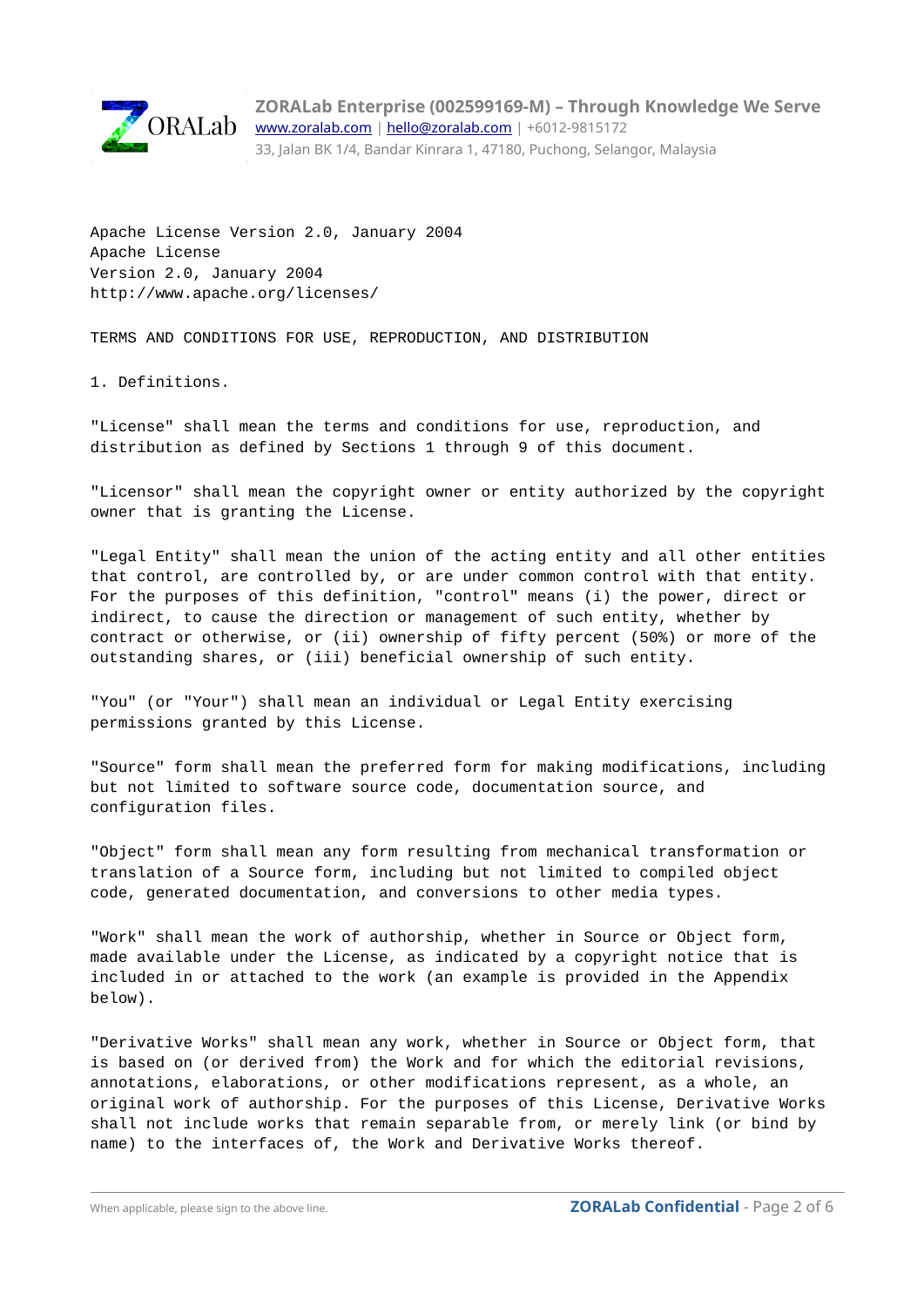

"Contribution" shall mean any work of authorship, including the original version of the Work and any modifications or additions to that Work or Derivative Works thereof, that is intentionally submitted to Licensor for inclusion in the Work by the copyright owner or by an individual or Legal Entity authorized to submit on behalf of the copyright owner. For the purposes of this definition, "submitted" means any form of electronic, verbal, or written communication sent to the Licensor or its representatives, including but not limited to communication on electronic mailing lists, source code control systems, and issue tracking systems that are managed by, or on behalf of, the Licensor for the purpose of discussing and improving the Work, but excluding communication that is conspicuously marked or otherwise designated in writing by the copyright owner as "Not a Contribution."

"Contributor" shall mean Licensor and any individual or Legal Entity on behalf of whom a Contribution has been received by Licensor and subsequently incorporated within the Work.

2. Grant of Copyright License.

Subject to the terms and conditions of this License, each Contributor hereby grants to You a perpetual, worldwide, non-exclusive, no-charge, royalty-free, irrevocable copyright license to reproduce, prepare Derivative Works of, publicly display, publicly perform, sublicense, and distribute the Work and such Derivative Works in Source or Object form.

3. Grant of Patent License.

Subject to the terms and conditions of this License, each Contributor hereby grants to You a perpetual, worldwide, non-exclusive, no-charge, royalty-free, irrevocable (except as stated in this section) patent license to make, have made, use, offer to sell, sell, import, and otherwise transfer the Work, where such license applies only to those patent claims licensable by such Contributor that are necessarily infringed by their Contribution(s) alone or by combination of their Contribution(s) with the Work to which such Contribution(s) was submitted. If You institute patent litigation against any entity (including a cross-claim or counterclaim in a lawsuit) alleging that the Work or a Contribution incorporated within the Work constitutes direct or contributory patent infringement, then any patent licenses granted to You under this License for that Work shall terminate as of the date such litigation is filed.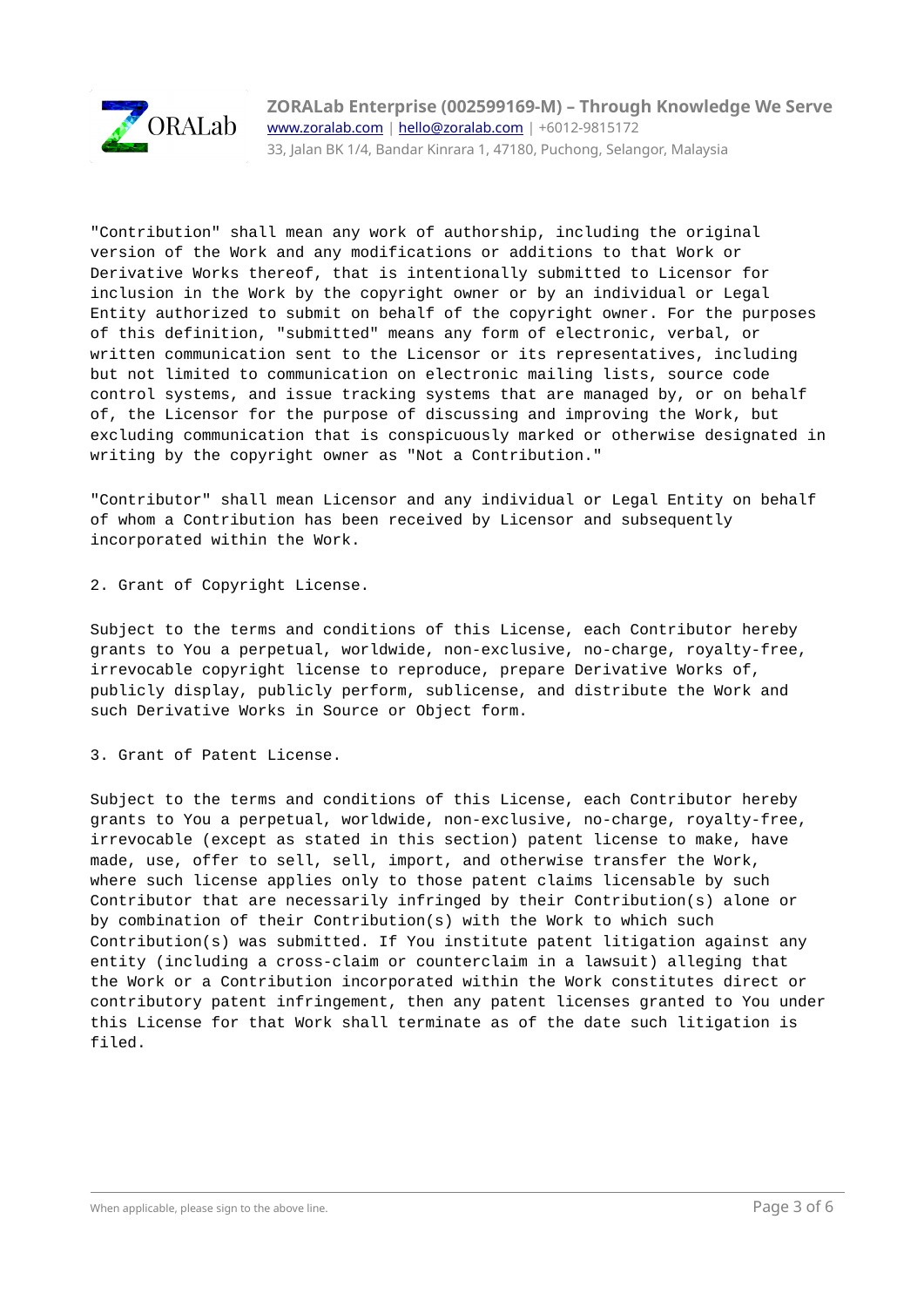

4. Redistribution.

You may reproduce and distribute copies of the Work or Derivative Works thereof in any medium, with or without modifications, and in Source or Object form, provided that You meet the following conditions:

- 1. You must give any other recipients of the Work or Derivative Works a copy of this License; and
- 2. You must cause any modified files to carry prominent notices stating that You changed the files; and
- 3. You must retain, in the Source form of any Derivative Works that You distribute, all copyright, patent, trademark, and attribution notices from the Source form of the Work, excluding those notices that do not pertain to any part of the Derivative Works; and
- 4. If the Work includes a "NOTICE" text file as part of its distribution, then any Derivative Works that You distribute must include a readable copy of the attribution notices contained within such NOTICE file, excluding those notices that do not pertain to any part of the Derivative Works, in at least one of the following places: within a NOTICE text file distributed as part of the Derivative Works; within the Source form or documentation, if provided along with the Derivative Works; or, within a display generated by the Derivative Works, if and wherever such third-party notices normally appear. The contents of the NOTICE file are for informational purposes only and do not modify the License. You may add Your own attribution notices within Derivative Works that You distribute, alongside or as an addendum to the NOTICE text from the Work, provided that such additional attribution notices cannot be construed as modifying the License.

You may add Your own copyright statement to Your modifications and may provide additional or different license terms and conditions for use, reproduction, or distribution of Your modifications, or for any such Derivative Works as a whole, provided Your use, reproduction, and distribution of the Work otherwise complies with the conditions stated in this License.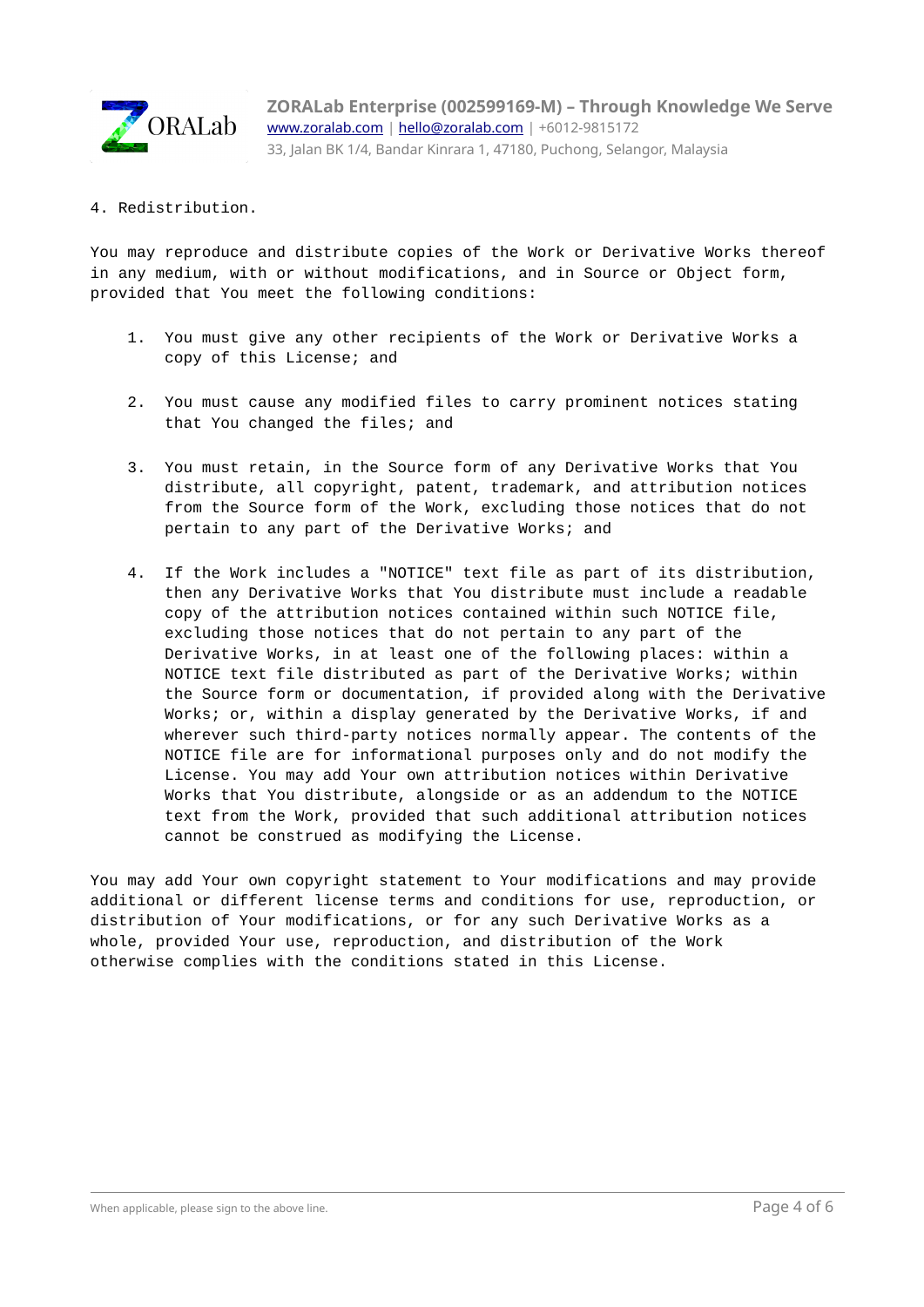

**ZORALab Enterprise (002599169-M) – Through Knowledge We Serve** [www.zoralab.com](http://www.zoralab.com/) | [hello@zoralab.com](mailto:hello@zoralab.com) | +6012-9815172 33, Jalan BK 1/4, Bandar Kinrara 1, 47180, Puchong, Selangor, Malaysia

5. Submission of Contributions.

Unless You explicitly state otherwise, any Contribution intentionally submitted for inclusion in the Work by You to the Licensor shall be under the terms and conditions of this License, without any additional terms or conditions. Notwithstanding the above, nothing herein shall supersede or modify the terms of any separate license agreement you may have executed with Licensor regarding such Contributions.

6. Trademarks.

This License does not grant permission to use the trade names, trademarks, service marks, or product names of the Licensor, except as required for reasonable and customary use in describing the origin of the Work and reproducing the content of the NOTICE file.

7. Disclaimer of Warranty.

Unless required by applicable law or agreed to in writing, Licensor provides the Work (and each Contributor provides its Contributions) on an "AS IS" BASIS, WITHOUT WARRANTIES OR CONDITIONS OF ANY KIND, either express or implied, including, without limitation, any warranties or conditions of TITLE, NON-INFRINGEMENT, MERCHANTABILITY, or FITNESS FOR A PARTICULAR PURPOSE. You are solely responsible for determining the appropriateness of using or redistributing the Work and assume any risks associated with Your exercise of permissions under this License.

8. Limitation of Liability.

In no event and under no legal theory, whether in tort (including negligence), contract, or otherwise, unless required by applicable law (such as deliberate and grossly negligent acts) or agreed to in writing, shall any Contributor be liable to You for damages, including any direct, indirect, special, incidental, or consequential damages of any character arising as a result of this License or out of the use or inability to use the Work (including but not limited to damages for loss of goodwill, work stoppage, computer failure or malfunction, or any and all other commercial damages or losses), even if such Contributor has been advised of the possibility of such damages.